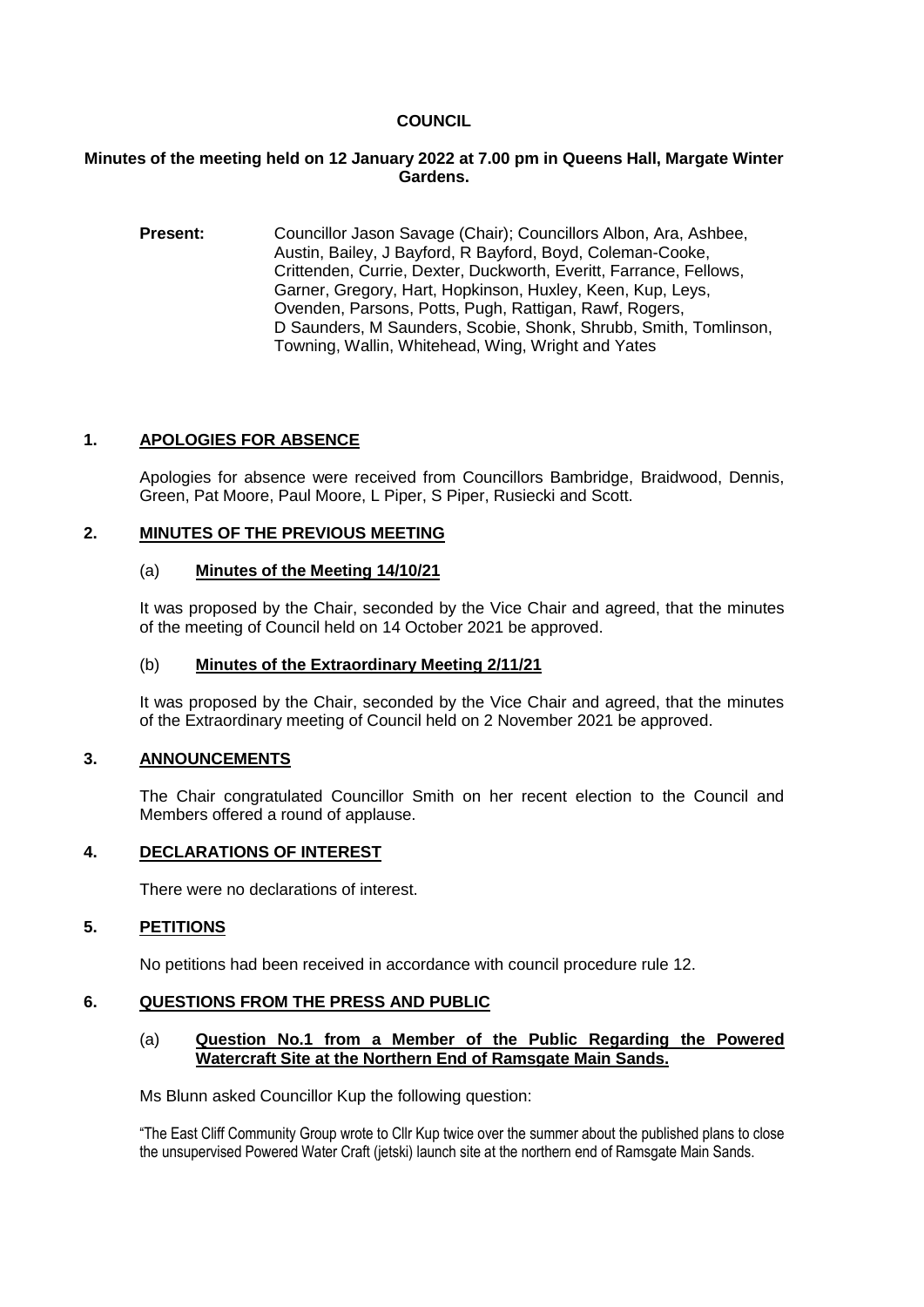The relocation of PWC launching had been scheduled for March 2021 following the creation of berths in Ramsgate Harbour. Yet ten months later the beach ramp remains in use, including by six hovercraft on a busy day in July. This is now the only unsupervised site in Thanet, posing significant risks to residents, visitors and wildlife.

The first letter asked for the closure date of the Sands launching site. Cllr Kup replied detailing PSPO nuisance reporting measures, but did not answer the Group's question.

The second letter, repeating the Group's concerns and the closure question, received no reply. Cllr Kup, when will TDC close the unsupervised PWC launching site at Ramsgate Main Sands?"

Councillor Kup responded with the following points:

- A consultation in January 2021 on the Beaches and Coast Public Space Protection Order (PSPO), proposed that personal watercraft (PWC), including jet skis, would only be able to launch from the existing clubs on the North Thanet coast or from Ramsgate Harbour.
- Feedback from the consultation called for the Eastcliff PWC launch site to remain open to allow launching when the existing clubs were not open. The retention of the Eastcliff site for PWC launching was proposed as a change to the draft PSPO in a report to Cabinet regarding the consultation feedback on 18 March 2021. This change was agreed by Cabinet.
- Any PWC user launching from the Eastcliff site must be a member of the Water User Group. The Eastcliff site had a bespoke barrier key to control access. These restrictions were to ensure that those launching had qualifications, insurance and abided by the requirements of the PSPO.

### **7. QUESTIONS FROM MEMBERS OF THE COUNCIL**

### (a) **Question No. 1 from a Member Regarding the Ramsgate and Margate Levelling Up Bids**

Councillor Everitt asked the Leader the following question:

"I welcome the success of the levelling-up bids for both Ramsgate and Margate. The leader will, I know, want to acknowledge the previous Labour administration's significant role in bringing forward the former, but making a success of the awards is something we should all support and contribute to regardless of party. Can the leader explain what role she sees for the district councillors elected by the people of Ramsgate in overseeing the council's delivery of the Ramsgate levelling-up bid?"

The Leader responded with the following points:

- The Ramsgate levelling up project would be overseen by a Levelling Up Project Scrutiny Panel (LUPSP). The purpose of the group was to meet on a monthly basis to receive reports and updates from the Director of Regeneration and project leads. Its role would also include monitoring progress against the delivery plans and to inform any significant decisions and next steps. The Executive Group would consist of the Leader, the Deputy Leader, the MP, the Chief Executive and a representative from Ramsgate Town Council (RTC). An approach had been made to the Chair of RTC to nominate a member to the Group.
- The intention was that the project leads for each of the projects would provide updates to the LUPSP. There would be regular briefing updates to all Members of Thanet Council and appropriately regular updates to RTC.
- The minutes or action log from each LUPSP meeting would also be made available.

Councillor Everitt followed up his question by stating that there should be more than one RTC representative, all the Councillors representing Ramsgate would want involvement and could add value.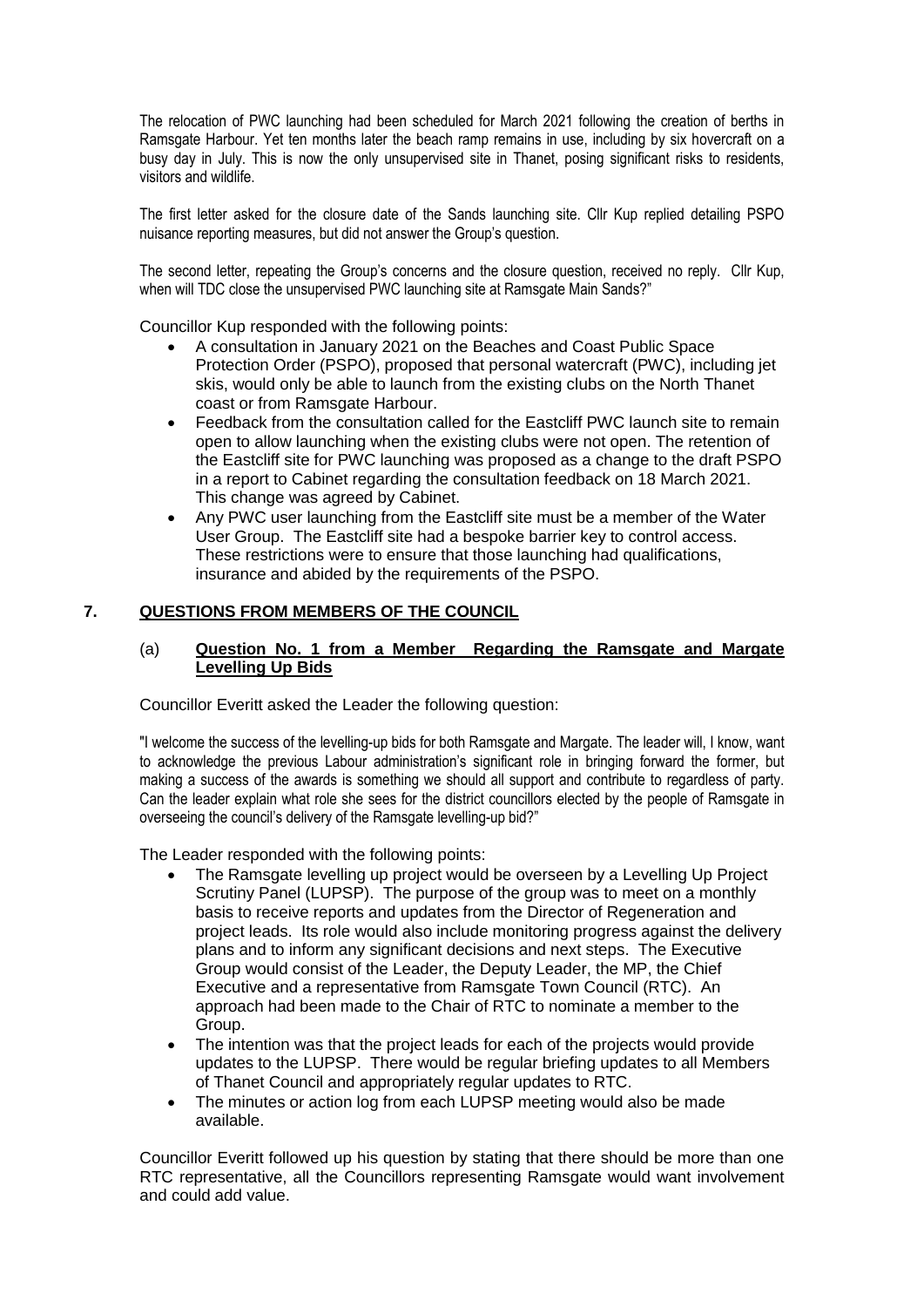The Leader responded that the representative from RTC would keep RTC updated, and there would also be regular public updates.

## (b) **Question No. 2 from a Member Regarding the Royal Harbour**

Councillor Wing asked the Leader the following question:

"Given the recent withdrawal of the Marine Licence Application to replace Berths 4/5 using one of the pontoons still in our Royal Harbour, could the leader give more detail concerning what the new application will involve and whether an Environmental Impact Assessment will also be undertaken, that will include all those living and/or working within 500m of any proposed work?"

The Leader responded with the following points:

- The previous marine licence application to the Marine Management Organisation for the replacement of Berth 4/5 was withdrawn in November 2021. A new application was programmed to be submitted in January 2022. The new application would be informed by an Environmental Statement which was the output of the Environmental Impact Assessment process that was nearing completion.
- The assessment had been undertaken in compliance with The Town and Country Planning (Environmental Impact Assessment) Regulations 2017. The scheme design for a replacement aggregate berth remained as previously proposed.
- The Environmental Statement would inform the planning prior approval application, and the new marine licence application, there would be a 42 day consultation period for both processes.

Councillor Wing followed up her question by asking whether the Leader would seek advice from Kent County Council in order to avoid mistakes made in the past and to protect the marine environment.

The Leader responded that she would make enquiries to see if the correct process had been followed in the past, and would be happy to liaise with Councillor Wing if she had any further questions.

### (c) **Question No. 3 from a Member Regarding the Local Plan**

This question was withdrawn.

### (d) **Question No. 4 from a Member Regarding the Action Plan**

Councillor Austin asked the Leader the following question:

"Following Grant Thornton's disturbing external audit report on our culture, I know we all welcome the appointment of an Independent Monitoring Officer and the development of an Action Plan for a much-needed review of our governance. We further welcome the Leader's assurance at our last meeting that all members will have the opportunity to raise their governance concerns with the IMO.

Obviously the IMO's first priority must be existing claims and grievances, but it is clearly essential that he has time and opportunity to move on from there to consider broader governance issues so we can make the significant improvements we need for the future.

Could the Leader please clarify how she sees this happening in practice, and what the process will be to allow concerns identified by members to feed into the Action Plan and be considered by Council?

The Leader responded with the following points:

 At the Council meeting to consider the Statutory Recommendations on 2 November 2021, Cllr Yates proposed and Cllr Austin seconded an amendment to the External Auditor's (Grant Thornton UK LLP) recommendations, to enable the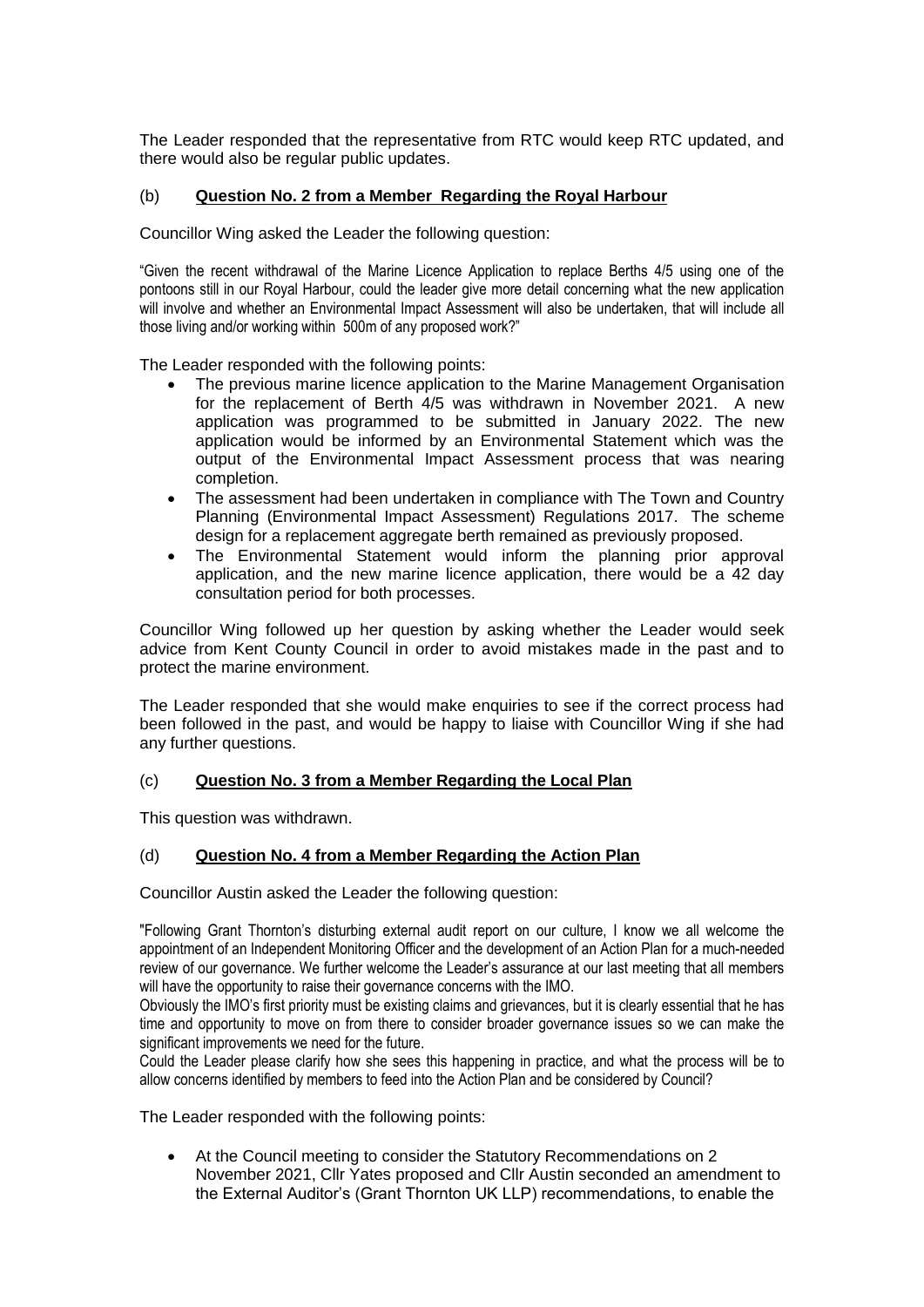IMO to interview Councillors and Officers as necessary. The Grant Thornton representatives present at the meeting clarified that the statutory recommendations could not be amended, however, they confirmed that how the Council implemented the recommendations would be for the Council to decide.

- The Leader confirmed at the meeting that it was accepted and understood that the Independent Motoring Officer (IMO) would have absolutely free reign and open access to whoever and whatever he wished.
- The IMO had prepared a project implementation plan, which was shared with all Councillors. This made clear his intention to consider the broader governance issues within phases 2 and 3 of his work.

Councillor Austin followed up her question by asking if emails and discussions with the IMO would remain confidential.

The Leader responded that the interactions would be governed by the usual data protection and governance rules.

## **8. NOTICE OF MOTION**

## (a) **Notice of Motion - Town Centre Parking**

It was proposed by Councillor Crittenden and seconded by Councillor Albon that:

"The growth of town centre residential developments throughout the District are putting pressure on residential and visitor parking, to the detriment of both residents and visitors.

Whilst it is within the Local Plan, in accordance with National Policy and consistent with climate change targets, that parking facilities will not be required or expected for residential development planning applications within town centres, this does not take into account the needs of workers, especially keyworkers, or residents with disabilities, who genuinely need access to their own transport. Few of those most affected are in a position to pay for resident parking schemes or annual season tickets for car parks. The result has been increased pressure on what limited parking is available in the streets surrounding our town centres and beyond.

Thanet District Council recognises these challenges and commits to undertake a District wide impact assessment of increased pressures on both on and off street parking in our town centres arising from the expansion of town centre residential development, taking into account relevant factors such as access to electric vehicle charging, public transport links, cycle storage and pedestrian safety (especially at night), in consultation with KCC, ward councillors, other stakeholders (eg public transport providers) and the public, in order to develop solutions that support the community, recognising the need for some groups to have access to safe personal transport due to work conditions or disadvantage."

In accordance with council procedure rule 3.7, Councillor David Saunders provided a response to the motion.

Councillor Albon proposed, Councillor Rawf seconded and Members agreed to debate the motion.

Following the debate the motion was forwarded to Cabinet in accordance with council procedure rule 3.8(a)v.

### **9. LEADERS REPORT**

The Leader, Councillor Ashbee, presented her report to Council, covering the following key points:

 The first Margate Town Deal business case summary had been submitted on 15 October. This was for a Creative Land Trust. Mr Horton had also been newly appointed as Chair of the Margate Town Deal Board.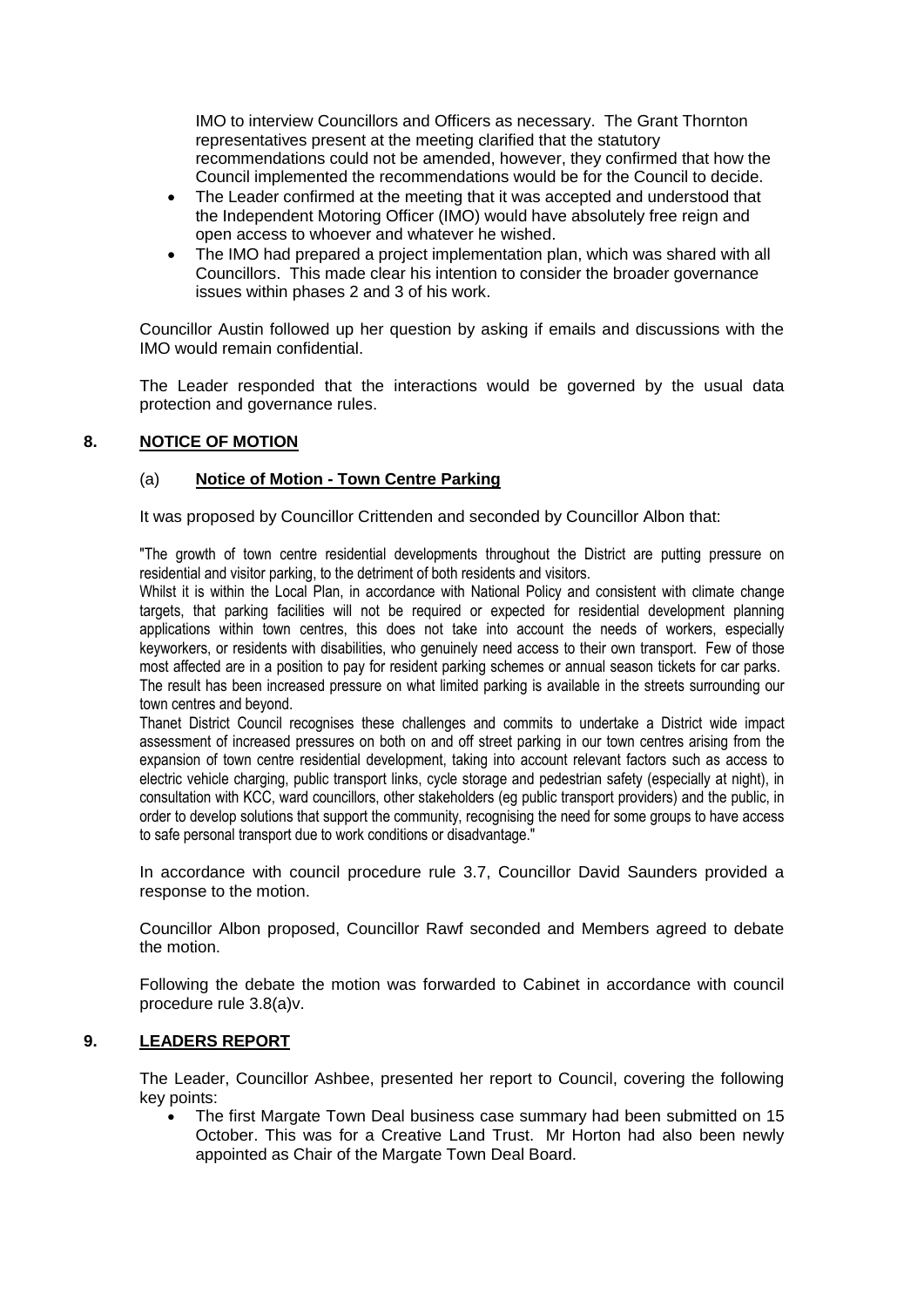- The success of the Margate and Ramsgate levelling up bids offered an opportunity for all of Thanet to attract future private investment and develop a highly skilled workforce.
- Work had started at the former Marks and Spencer building in Margate High Street. It would house the Margate Digital project and was due to be completed by Spring 2022.
- The planning prior approval application and the marine licence application for berths 4 and 5 at the Port of Ramsgate would be subject to a 42 day consultation period. It was intended that construction would begin in May.
- The Ramsgate High Street consultation on changes to roads and pedestrian areas was now complete; this was part of the Future High Street Funding bid. The result of the consultation would be published online in the near future.
- The Local Plan's latest engagement began in December; members of the public would have the opportunity to comment until 4 February 2022. A visual presentation from the Leader and the Director of Housing and Planning would be shared through the Council's media channels to encourage people to engage in the consultation.
- The Council signed up the Litter Lotto, encouraging people to bin litter for the chance to win prizes.
- The Housing Options Team had been awarded £175,000 to prevent homelessness by the Kent Housing Group. This money was to support private sector tenants and homeowners who were struggling to pay rent or mortgages as a result of COVID-19.
- The Private Sector Housing Team had secured over £76,000 of funding for a project to improve the energy efficiency standards in privately rented properties.
- In line with the External Auditor's section 24 recommendations, Mr Baker, Director of Law and Governance for Hertfordshire County Council, had been appointed as Independent Monitoring Officer (IMO). Mr Barker started the role on 8 December 2021. All progress would be shared regularly with the General Purposes Committee and at Full Council.
- The 2022-23 budget proposals would be considered by the Cabinet on 13 January 2022. An increase in government funding was welcome, however a considerable amount of savings still needed to be found to reach a balanced budget. Net service spending would increase by 7% and £180,000 was set aside to replenish the Council's reserves. Thanks were offered to the S151 Officer and his finance team for their work that included the opportunity for Members to comment on the proposals at workshops and group presentations.

Councillor Everitt as Leader of the Labour Group made the following points:

- The budget would be discussed further at the Budget Council meeting next month.
- There needed to be clarity on how the External Auditor's recommendation for an IMO came about. The Leader should share the details of the letter she sent to the former Secretary of State in September 2021.

The Leader replied to Councillor Everitt's comments with the following point:

 She would not share the content of her letter to the former Secretary of State, however moving forward the section 24 recommendations were the correct tool to assess the Council's governance arrangements.

Councillor Garner as Leader of the Green Party made the following points:

 Congratulations should be offered to the Regeneration Team on their success, however it was unclear what governance arrangements were in place to ensure the Council had adequate oversight of all the projects. There should be more than one Ramsgate Town Council (RTC) representative and more representation from the public on the proposed Levelling Up Programme Scrutiny Panel (LUPSP).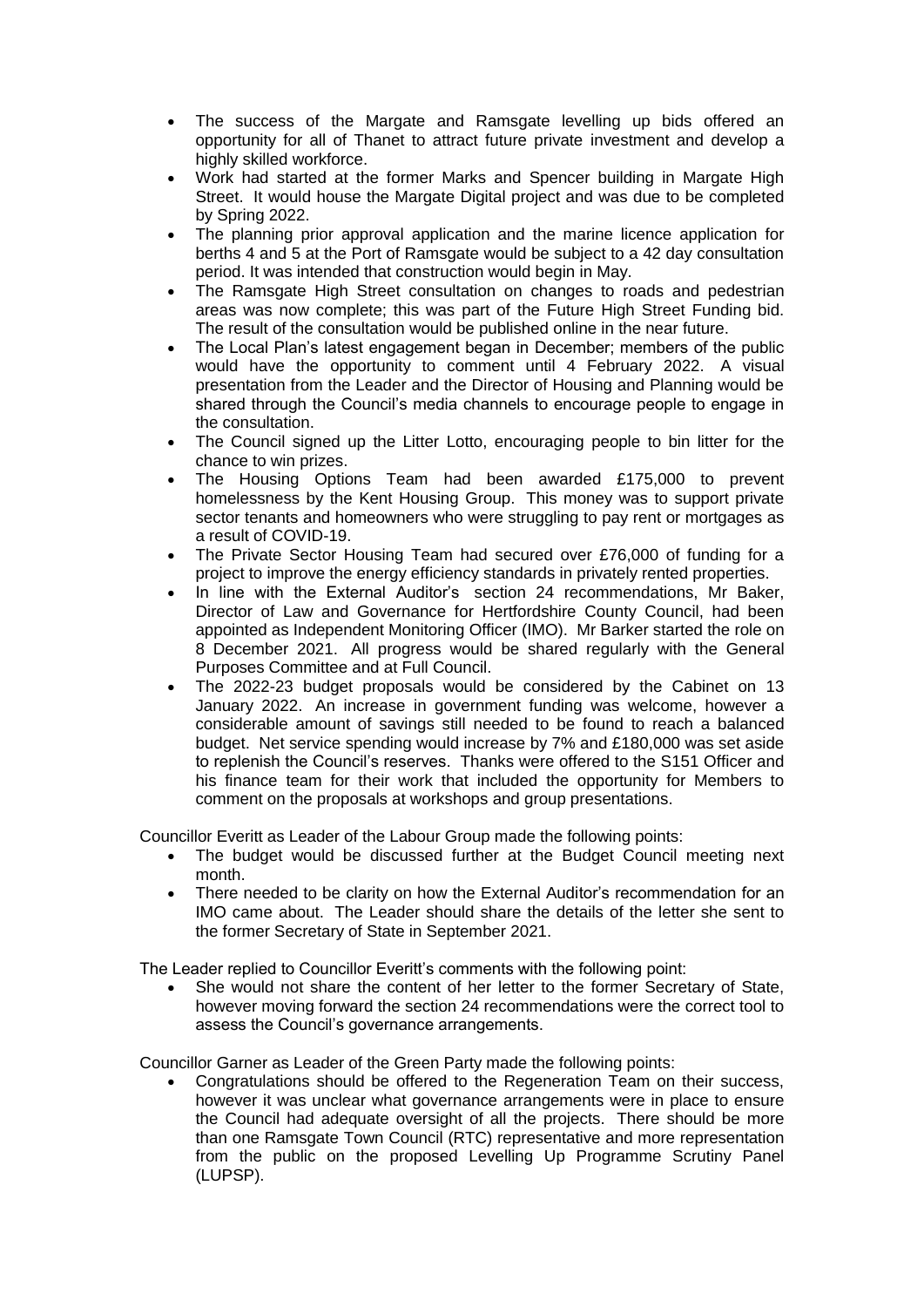- It was good that the Council had signed up to the Litter Lotto, however more needed to be done to address the issue. The Council staff who cleared the littering over the Christmas period deserved our thanks.
- The funding for private sector energy improvements was good, however the Council needed to ensure its own housing stock was also energy efficient.
- The appointment of Mr Baker as IMO was important, he would review the Council's democratic process to ensure it is fit for purpose, this would give the public confidence in the Council's governance.
- The finance team deserved recognition for their work on the budget.
- Everyone should be encouraged to take part in the Local Plan engagement, this was the only way to ensure the next Plan met local needs.

The Leader replied to Councillor Garner's comments noting that:

- The amended report for item 15, attached as a supplementary to the agenda should provide some reassurance about the Council's oversight of the projects and governance.
- Members of the community could be invited to some LUPSP meetings; this option would be considered when agreeing the terms of reference.
- Fly tipping had become acute over Christmas, so there needed to be a joint effort to tackle the problem.

Members noted the report.

### **10. REPORT OF THE CHAIRMAN OF THE OVERVIEW AND SCRUTINY PANEL**

Councillor Fellows, the Vice Chair of the Overview and Scrutiny Panel, presented the report and the following points were noted:

- The report had been circulated to all Members.
- Thanks were offered to the Officers who supported the Panel.
- An invite was extended to all Members to attend the next meeting of the Panel where there would be a presentation from the Police on modern slavery.

Members noted the report.

### **11. MID YEAR REVIEW 2021-22: TREASURY MANAGEMENT AND ANNUAL INVESTMENT STRATEGY**

It was proposed by Councillor David Saunders, seconded by the Leader and Members agreed the recommendations as shown in the report, namely that the Council:

"1. Makes comments on this report and annexes as appropriate;

2. Approves this report and annexes, including the prudential and treasury indicators that are shown and the proposed changes to the 2021-22 Treasury Management Strategy Statement"

### **12. BUDGET MONITORING 2021-22: REPORT NO.2**

It was proposed by Councillor David Saunders, seconded by the Leader and Members agreed the recommendations as shown in the report, namely that the Council:

- 1. "Approve a one-off 2021-22 supplementary General Fund revenue budget of £60,000, for legal costs associated with a Private Sector Housing unlawful eviction case, to be funded from the Risk Management reserve;
- 2. Approve the 2021-22 supplementary capital budgets, as set out in section 3.1 and Annex 2; and
- 3. That a £897,000 supplementary HRA revenue budget be approved for 2021-22, for the deployment of a waking watch service at the five tower blocks until fire alarm sounders are installed at each site, to be funded from HRA balances."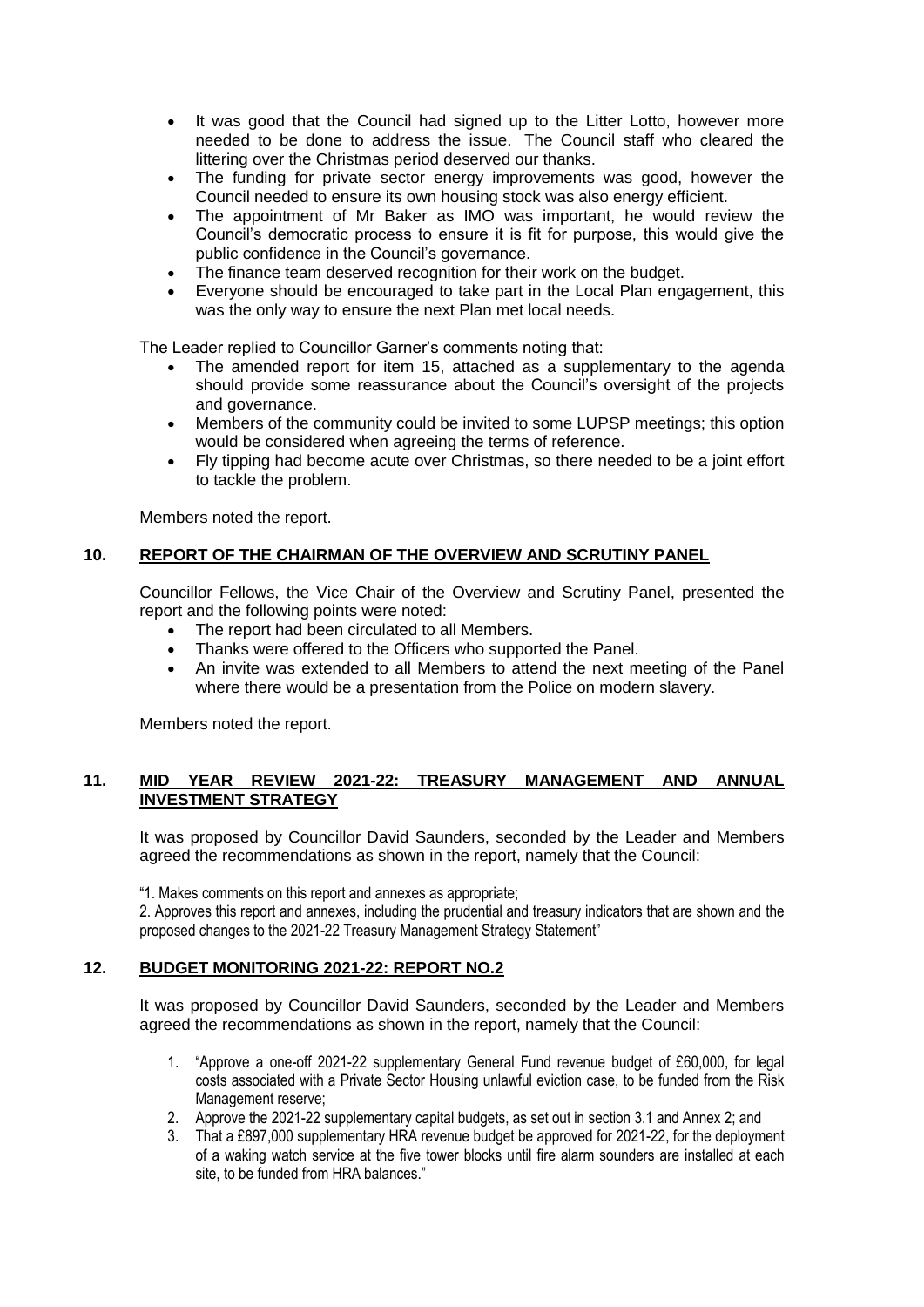#### **13. FEES AND CHARGES 2022-23**

It was proposed by Councillor David Saunders, seconded by Councillor Pugh and Members agreed the recommendation as shown in the report, namely that:

"Council consider and approve the fees and charges as listed in Annex 1."

### **14. APPOINTMENT OF EXTERNAL AUDITORS**

It was proposed by Councillor David Saunders, seconded by Councillor Jill Bayford and Members agreed the recommendation as shown in the report, namely that:

"Council agrees to accept the invitation to opt into the national scheme for auditor appointments."

### **15. CAPITAL PROGRAMME SCHEMES - LEVELLING UP FUND PROJECTS FOR RAMSGATE AND MARGATE**

It was proposed by Councillor Pugh, seconded by Councillor Kup and Members agreed the recommendations as shown in the report, namely that Council:

"● Approve the addition of two new schemes into the Capital Programme, funded from the Department of Levelling Up, Housing and Communities (DLUHC) Levelling Up Fund. The value of each fund (identified below) is the maximum award from the Department of Levelling Up, Housing and Communities, for the delivery of pre-agreed projects within the Margate and Ramsgate Levelling Up Fund programme.

○ MargateDigital Levelling Up Fund: £6,306,078

○ Ramsgate Future Levelling Up Fund: £19,840,000

• That the Director of Regeneration and Director of Law and Democracy are authorised to agree appropriate contracts for works and grant payments, based on approval from the Director of Finance as Section 151 Officer, and in consultation with the Portfolio Holder for Economic Development."

## **16. AMENDMENTS TO THE CONSTITUTION**

It was proposed by the Chair, seconded by the Vice Chair and Members agreed that the recommendation set out in the report be agreed, namely:

"That Council agree the recommendations made by the Standards Committee on 25/11/21."

## **17. PAY POLICY STATEMENT 2021/22**

It was proposed by the Leader, seconded by Councillor Pugh and Members agreed the recommendations as shown in the report, namely that Council:

"Approve and adopt the Pay Policy Statement 2021/22 attached at Annex 1, after which the Policy will be published on the Council's website."

### **18. CHANGES TO COMMITTEES, PANELS AND BOARD**

#### PROPORTIONALITY

Following consensus from the group leaders, the Chair proposed, the Vice Chair seconded and Members agreed to approve the proportionality between groups for committees, panels and boards for the remainder of the 2021/22 municipal year, as shown at paragraph 4.1 of the report.

NOMINATION OF MEMBERS TO SERVE ON COMMITTEES